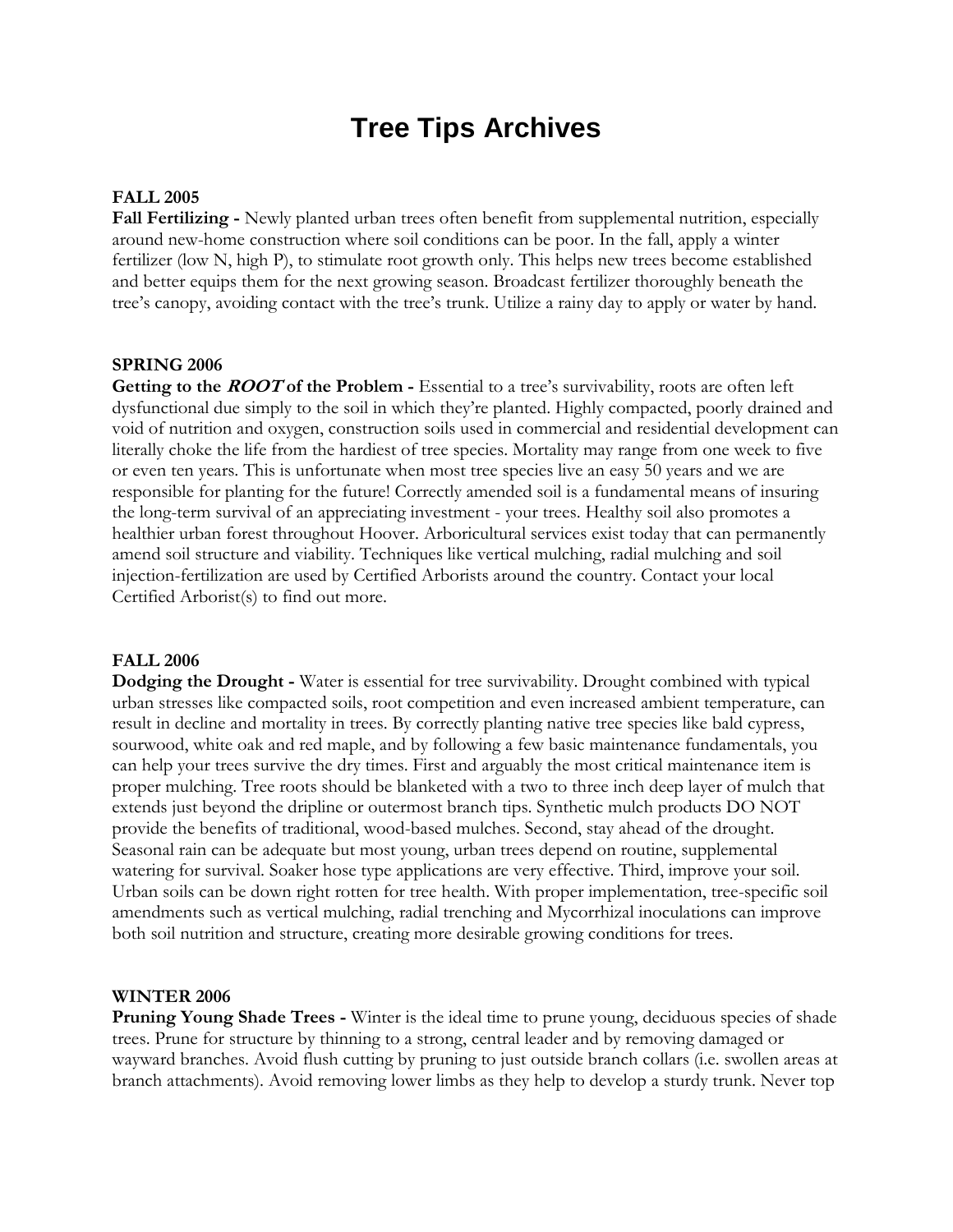your shade tree and always prune only what is necessary to promote health and vigor. A properly pruned shade tree can provide a host of environmental benefits and enjoyment for generations.

## **Fall 2007 - Winter 2008**

**Soil Testing -** Urban trees almost always benefit from supplemental nutrition, especially around new construction where soil conditions are typically poor. Random applications of organic and/or chemical fertilizers can be beneficial but **just** fertilizing can also be a long-term mistake. A soil's nutrient levels can be completely void, deficient, or even toxic to trees and soil pH can also be unsuitable for sustainable growth. Soil testing is a simple and inexpensive process that can reveal potential problems, prescribe corrective measures, and ultimately build the foundation of more desirable soil conditions for your trees. Soil testing kits and procedures vary and are available through a variety of sources, such as the Alabama Cooperative Extension System, select plant nurseries, professional arborists or landscape contractors, and many feed/seed stores. Don't let your trees be underachievers! Test your soil to be sure it's making the grade.

**Unique Trees of Hoover –** Are your trees unique? If so, we want to know about them! From imports to domestics, unique trees of all ages, colors, shapes and sizes are growing in our City and benefiting our residents and businesses by raising property values, providing essential environmental functions, supporting wildlife and beautifying the landscape. For these and numerous other unique contributions, the Hoover Urban Forestry Department would like to showcase some of Hoover's more "interesting" trees via a developing new program entitled "Unique Trees of Hoover". For now, this program will be maintained entirely on the City's website but who knows what the future holds. If you have a unique candidate, please contact Colin Conner, Hoover City Forester, by email at [connerc@ci.hoover.al.us](mailto:connerc@ci.hoover.al.us) or by phone at 739-7131. Trees will be photographed, measured, hugged and politely talked about.

# **SPRING - SUMMER 2008**

**Tree Planting Techniques -** Take time this year to add value to your property, beauty to your community, and health to Hoover's urban forest by planting a tree! Start by selecting the right planting location. Look up, down and all around to insure your tree will have unobstructed growth throughout its lifetime, both above and below ground. Next, select a quality grown native tree species from a local plant nursery. Now prepare the planting site by digging a round hole that's 2 to 3 times greater in diameter but no deeper than your new tree's rootball. Thoroughly loosen the soil excavated from the planting hole and lightly amend it with organic matter. Scarify the sidewalls of the planting hole to allow better root penetration. Place the tree in the planting hole, insuring the top of the rootball is either flush with or slightly above grade with the surrounding soil. Level the tree by adjusting the rootball or adding soil beneath. Be sure to massage and separate outer roots so they run away from the rootball and not in circles. Once the tree is in place, add back and water in your loosened/amended soil in layers, as this will help to settle your tree into its new home. Avoid adding soil on top of the tree's rootball. Finally, add a two to three inch deep layer of mulch to the soil beneath the tree. This mulch layer should extend just beyond the tree's dripline or outermost branch tips. Avoid letting the mulch contact the trunk of the tree. Now, with your tree properly planted, it's well on its way to healthy, long-term growth. Keep an eye on your new tree for the first few years, watering and feeding when necessary.